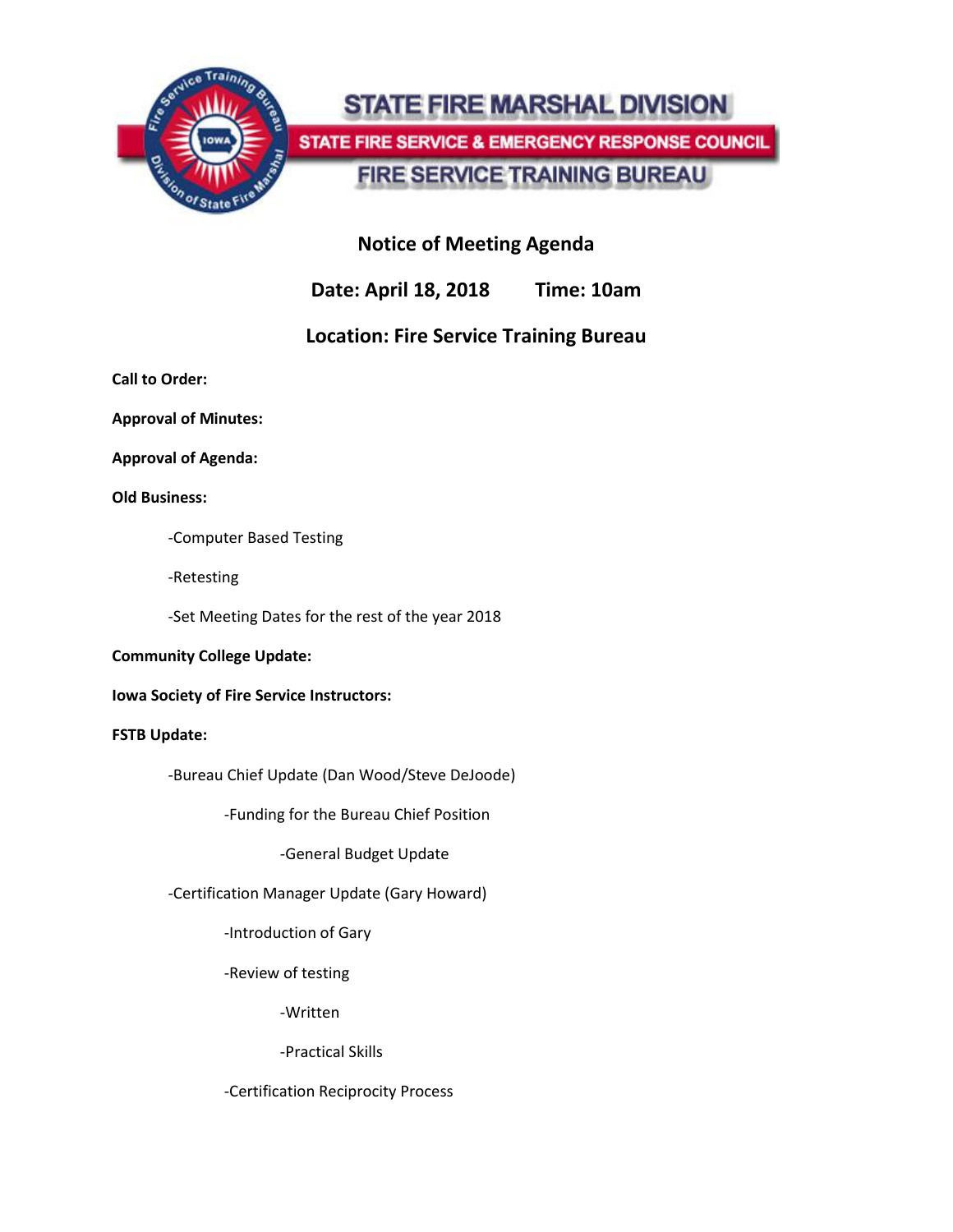

-Field Programs Coordinator (Russ Grossman)

-Equipment Update Conditions

-Prop movement around the state

-Field Staff Update

#### **New Business:**

-Council Seats:

-Marion Valero-Lehman / Iowa Firefighters Association 6/30/18

-Lynn Washburn-Livingston / Iowa Professional Fire Chiefs Association 6/30/18

-Vacant Seat / Iowa Association of Professional Fire Fighters 11/08/21

-Fee schedule for FSTB

-Bylaws Committee (Mike Bryant)

-Revolving Loan Fund: Application period

-Committee's: Establishment

-Funding Taskforce

**Other Business:**

**Council Member Comments:**

**Public Comments:**

**Adjournment:**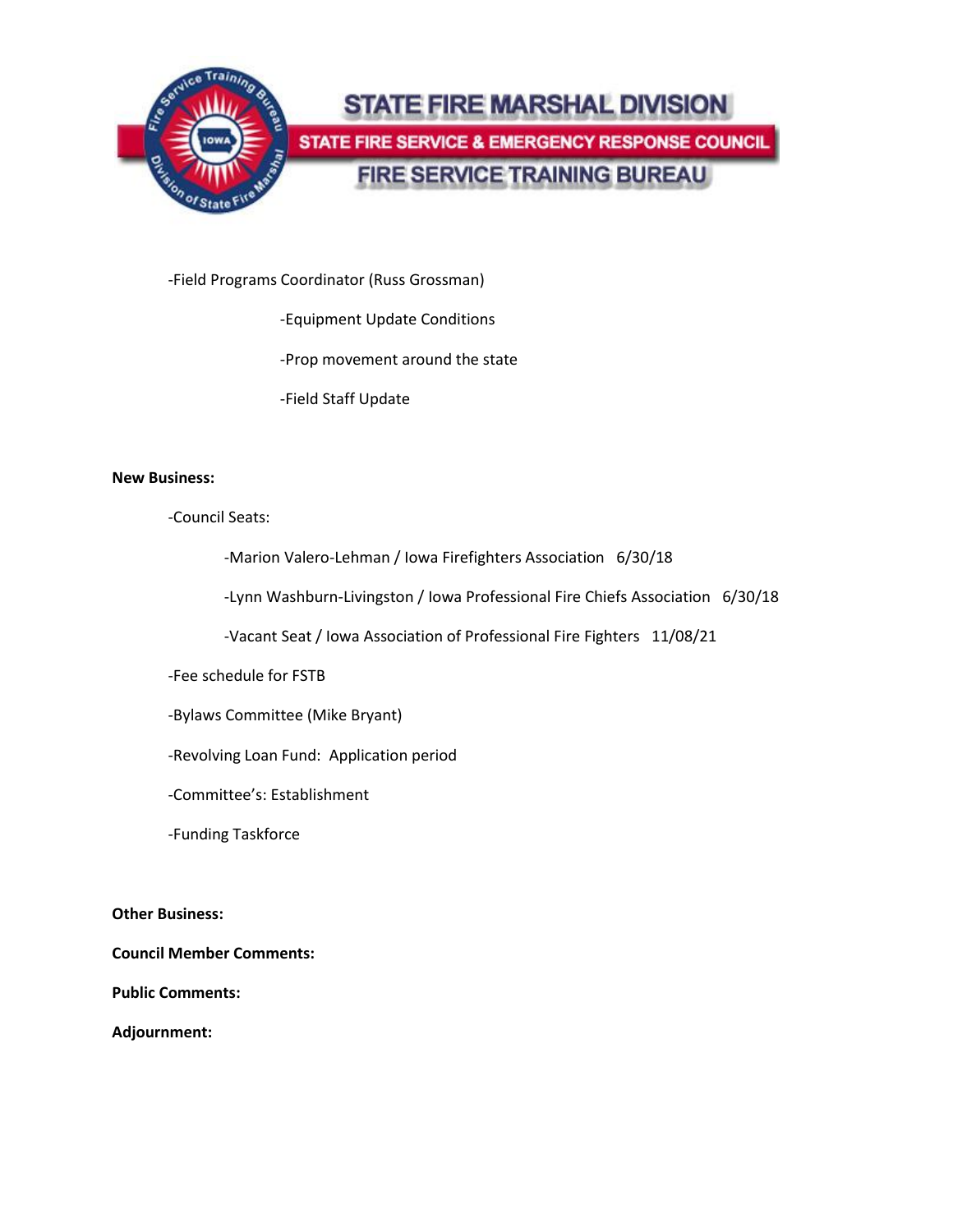## **Iowa Fire Service & Emergency Response Council**

## **Council Meeting Minutes:**

Wednesday, April 18, 2018 10:00am - 2:00pm Fire Service Training Bureau

## **Council Members Present**

Justin Adams, Chair - *IA Association of Professional Chiefs* Jeff Kling, Vice Chair - *Public member* Ellen Hagen - *IA Fire Chiefs Association*  Mike Bryant - *IA Association of Professional Firefighters*

#### **"ZOOM" Remote Access** *(Hosted by Kim Fensterman)*

Lynn Washburn-Livingston - *IA Association of Professional Fire Chiefs* Pam Kenkel - *Public member* Alicia Lidtke - *Iowa Firefighters Association* Marion Valero-Lehman - *IA Firefighters Association* Thomas Craighton - *Emergency Medical Services* Deb Krebill - *IA Fire Chiefs Association*

## **State Fire Marshal and FSTB Staff Present**

Dan Wood - *State Fire Marshal* Steve DeJoode - *FSTB Bureau Chief* Jim Kenkel - *FSTB Special Programs Manager* Russ Grossman - *FSTB Field Programs Manager* Gary Howard - *FSTB Certification/Accreditation Program Manager*

#### **Others Present**

Kim Fensterman - *Kirkwood Community College (ZOOM)* Jerry Eslick - *President, Iowa Society of Fire Service Instructors* David Rierson - *President, Iowa Association of Professional Fire Chiefs* Duane Hendrickson *- Iowa Fire Chiefs Association* Bill Halleran *- Iowa Firefighters Association*

#### **Council Members Absent**

Joe Mullen - *Division of Labor, Iowa Workforce Development, Ex-Officio member*

## **Positions Currently Vacant**

IA Association of Professional Firefighters

Item #1 - Roll Call

• Council Chair Adams called the meeting to order at 10:06 am.

Item #2 - Approval of previous meeting minutes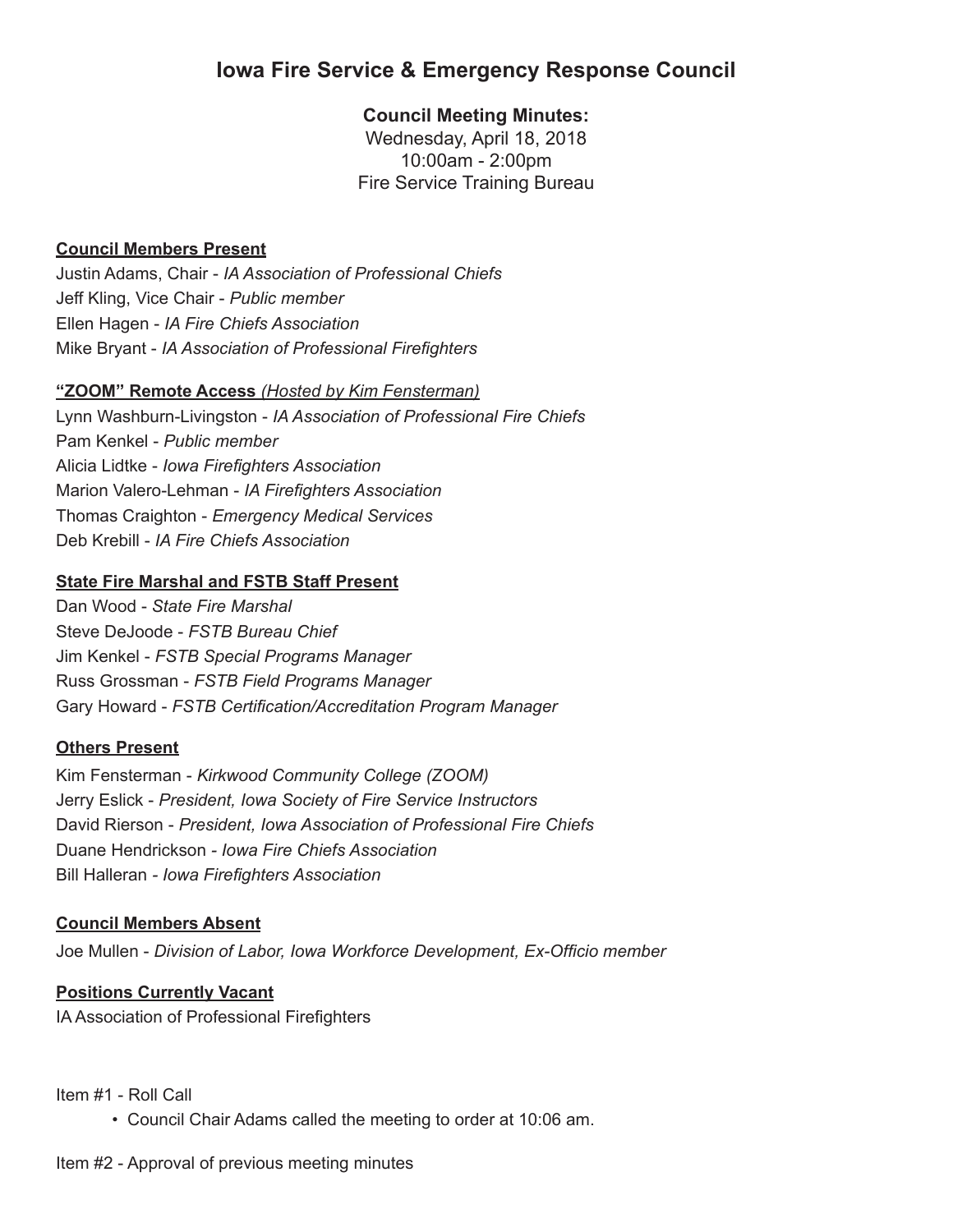Item #3 - Agenda

• Motion to approve Agenda made by Kling, seconded by Washburn. Approved - all ayes. Motion carries.

## **OLD BUSINESS**

Item #4 - Computer based testing update - Steve DeJoode

- Request for Proposals (RFP's) has gone out and due back May 2, 2018.
- DeJoode to work with ISU Procurement on reviewing proposals.
- Will likely request "on-site" demonstrations from top three (3) vendors.
- Project/anticipated contract award date in July.
- After contract awarded, work with vendor to set up system to integrate with FSTB process.
- Anticipate computer based testing to begin in Fall 2018.

Item #5 - Retesting - Justin Adams

• All retesting from previous issues has been completed.

Item #6 - Set future meeting dates

- July 11, 2018
- October 10, 2018

## **UPDATES**

Item #7 - Community College Update - Kim Fensterman

- Working with FSTB to provide rooms for instructor field staff evaluator training.
- Practical skill certification exam scheduled for June 23, 2018 at Kirkwood Community College.
- Jason Anderson (NWICC) working on RFP to submit for computer based testing.

Item #8 - Iowa Society of Fire Service Instructors Update - Jerry Eslick

- June 30, 2018 Basement Fires Class held at Quality Inn & Suites Starlight Village Conference Center, Ames
- Free training Bureau has sent out information previously

## **FSTB UPDATES**

Item #9 - Fire Service Training Bureau Update - Dan Wood

- SFM budget not yet set for FY2019; may not know until last day of legislative session.
- Legislation to fund Bureau Chief with Training Funds/stair-step funding (\$100k, \$75k, \$50k, \$25k).

## Discussion:

- Thomas Creighton believes we are doing an injustice by not backing the current Bureau Chief. Bureau is moving forward; encourages others to work with Bureau and current Bureau Chief.
- Adams cited most current language of bill.
- Lidtke shared thought/concern that offering to pay something often becomes an expectation in the future.
- Adams has concern on sustainability of funding in this manner. Believes we need to think outside the box in terms of funding the current staff moving forward. Need to look at cost saving measures. If SFM budget just remains status quo it will not be sufficient and layoffs will be likely. Adams is personally concerned.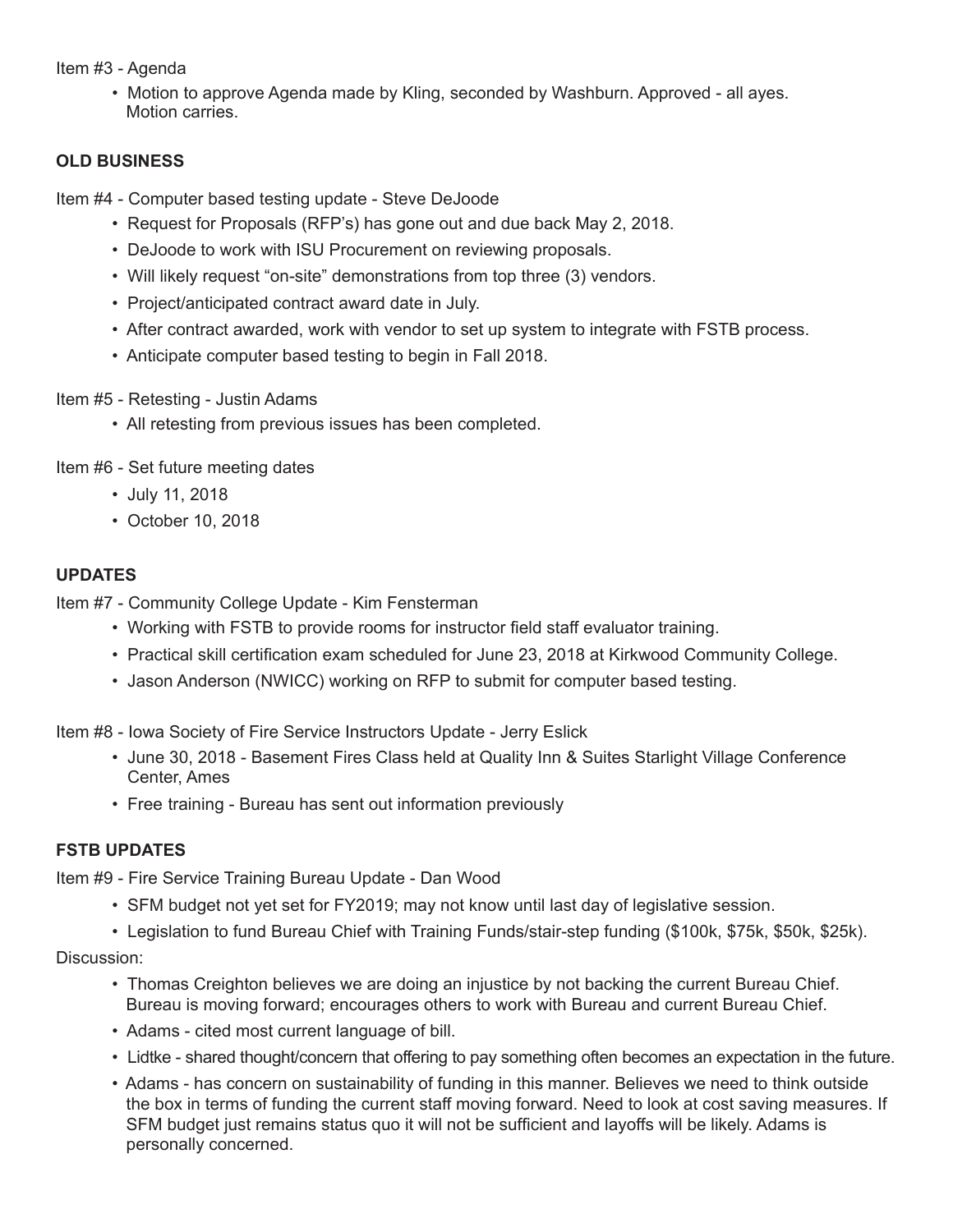- Mike Bryant feels this legislation is not ideal but best option at this time.
- Jeff Kling asked Fire Marshal Wood is position. Wood advised he is not allowed to lobby an issue. Has reservations regarding future retirements and where that funding will come from to backfill. Believes FSTB is moving forward positively under direction of DeJoode - getting testing and certification taken care of and moving forward.
- Lynn Washburn Feels the idea is good but is concerned that it may not be sustainable. We need to find permanent fix to sustainability especially regarding other future vacancies.
- DeJoode Notations: Increase of fees from ISU of 8% of funding passing through ISU accounts is taking effect soon which will have negative impact on budget. Fee restructure/review necessary in near future. If we take away money from training for salary we have less money for training. Recommendation: The Council should start a broad survey of the associations regarding the following:
	- 1. What the association needs from the FSTB?
	- 2. What the association wants from the FSTB?
	- 3. What are the expectations of the FSTB from the associations?

 Once that information is gathered we can analyze what we are doing; what we are not doing; what we can do; and what additional resources we will need to have to deliver the wants/needs of the fire service. Cannot plan budgets if we do not know what we need to know. Also noted the physical location of the FSTB should be a concern and agenda item for planning relocation of FSTB.

Adams opened commentary to the floor:

 Chief Rierson - Iowa Fire Chiefs, Professional Fire Chiefs, IFA have all been having discussions on direction to move with supplemental funding/legislation. We all agree it is not the perfect plan or solution to the problem but a step in the right direction. We have written letters to the Governor and the legislators to come to the table to discuss options with us; we have received nothing back other than letter IFA received. We feel this legislation is a temporary solution. This may buy the council some time to come up with other funding ideas.

 Fensterman - Feels DeJoode is correct in needing a five (5) year strategic plan and input from the associations moving forward in planning.

 Bill Halleran - Addressed concern about effective communication to and among the association boards to so that they are all on the same page.

 Mike Bryant - Motion to record positions in support of legislative action to stair-step funding for Bureau Chief position over a four year period (\$100k, \$75k, \$50k, \$25k). Seconded by Hagen.

Roll call vote - all supported. Motion carries unanimously.

 Justin Adams Lynn Washburn Deb Krebill Mike Bryant Alicia Lidtke Marion Lehman Thomas Creighton Jeff Kling Pam Kenkel Ellen Hagen

- Item #10 General Budget Updates Dan Wood
	- Holding pattern Status Quo = layoffs

Item #11 - FSTB - Certification Update - Gary Howard

• Introduction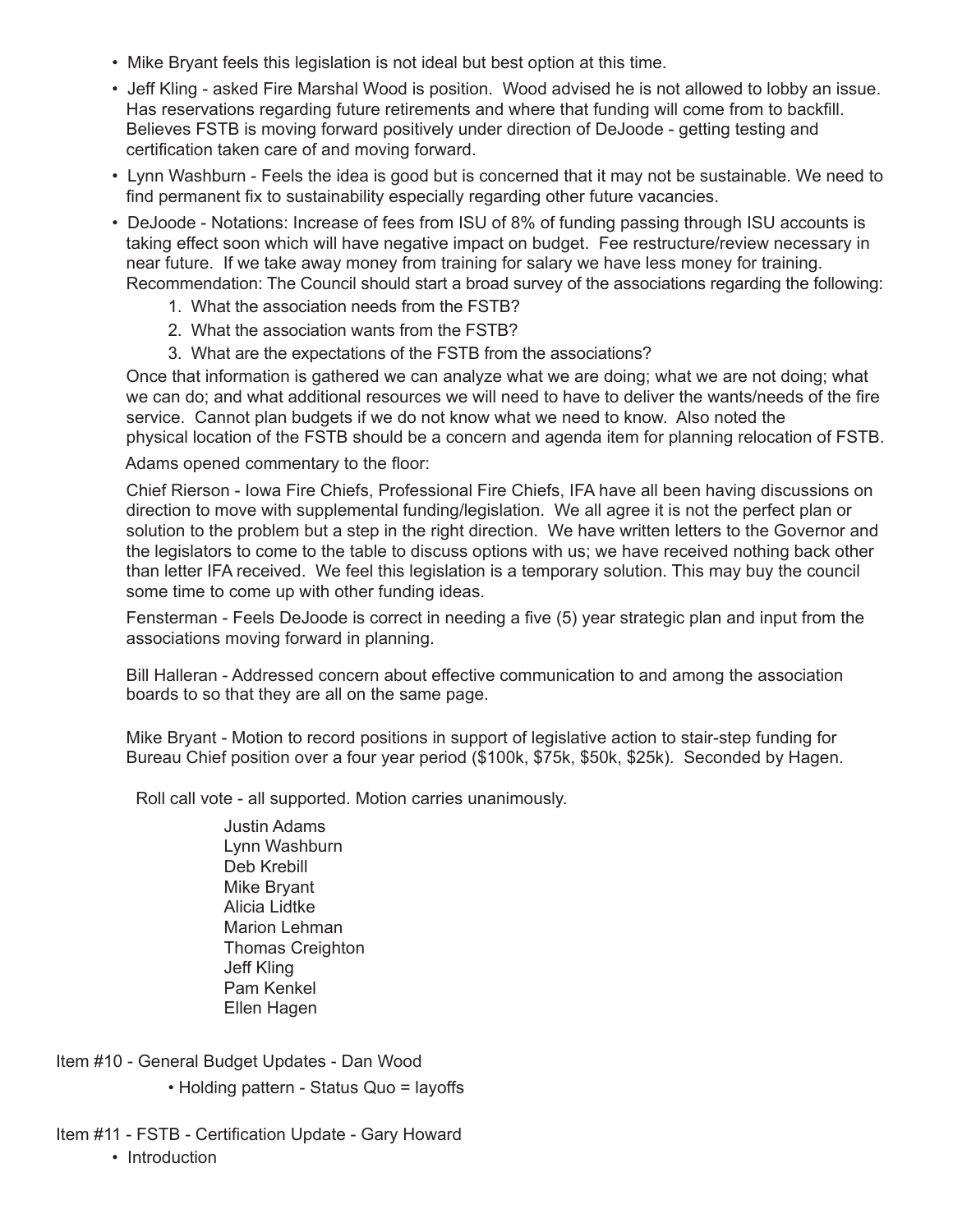- Written test sites ongoing
- Update on field staff training for practical skills testing
- Adjustments to Procedures Guides
- Moving to more regionalized skills testing
- AFG grant for six (6) skills trailers
- Questions from Council None
	- Kim Fensterman question live fire skills exam?
	- Thomas Creighton Teaching vs. evaluating evaluating the evaluators.
		- Evaluation of skills only not coaching /mentoring

• Reciprocity - we will evaluate other state certificates and if valid we will initiate processing fee and then enter the certification number in our system - we will recognize the national certification but will not issue the Iowa certificate and patch. If want Iowa certification they would have to complete written/practical exams and would then be entered into our system with an Iowa seal number.

• IFSAC Reaccreditated at all levels

Justin Adams - question on funding for live fire training in Community Colleges - specifically Council Bluffs. Russ Grossman answered.

Item #12 - FSTB - Field Programs Update - Russ Grossman

- Overview of condition of equipment/props provided handout of Trailer Inventory and condition
	- Adams questioned if there is a policy in place for cost of repairs on props due to departmental negligence - Russ responded that we don't have anything in place - difficulty if department doesn't have money to cover.
- Adams would like to have Russ submit a list of what it costs to maintain the props.
	- Russ talked about the local options and DOT for maintenance if can't be done by Carl or other staff.
- Overview of prop movement throughout the state. Move all trailers from FSTB drop off day before and pick up day after. Drivers - Car, Russ, Jim. Investigating different options. Hoping to move prop into regions and have staff pick up. Insurance and liability concerns.
	- Dan Wood looking into 3 to 7 part-time drivers which would be a cost savings.
- Adams would like the Council to look into the issue of drivers so that Russ and others are not pulled away from their jobs. Thomas Creighton motioned to direct or support SFM/FSTB staff in looking into using part time staff to move trailers, seconded by Lynn Washburn. Mike Bryant requested broadening amendment to look into the most efficient way - not necessarily just part time. Thomas approved of friendly ammendment. Voted - All in favor - motion carried.

Item #13 - FSTB - Field Staff Update - Russ Grossman and Gary Howard

- Focus now on supporting certification, after that will focus be on Field Staff updates based on the new Essentials 7.
- Gary Howard Overview of changes to evaluation process reported that it has been received very well. Changes will be made as we move forward in the best practices supported by IFSAC.
	- Kim Fensterman recommends supporting and reinforcing the changes made by the Bureau that are meant to improve safety and efficiency and to meet IFSAC rules moving forward. Need to change mindset of instructors to be behind the FSTB. Adams and Eslick agreed with Kim's comments. Need to remind instructors that progress is being made, and to diffuse negativity.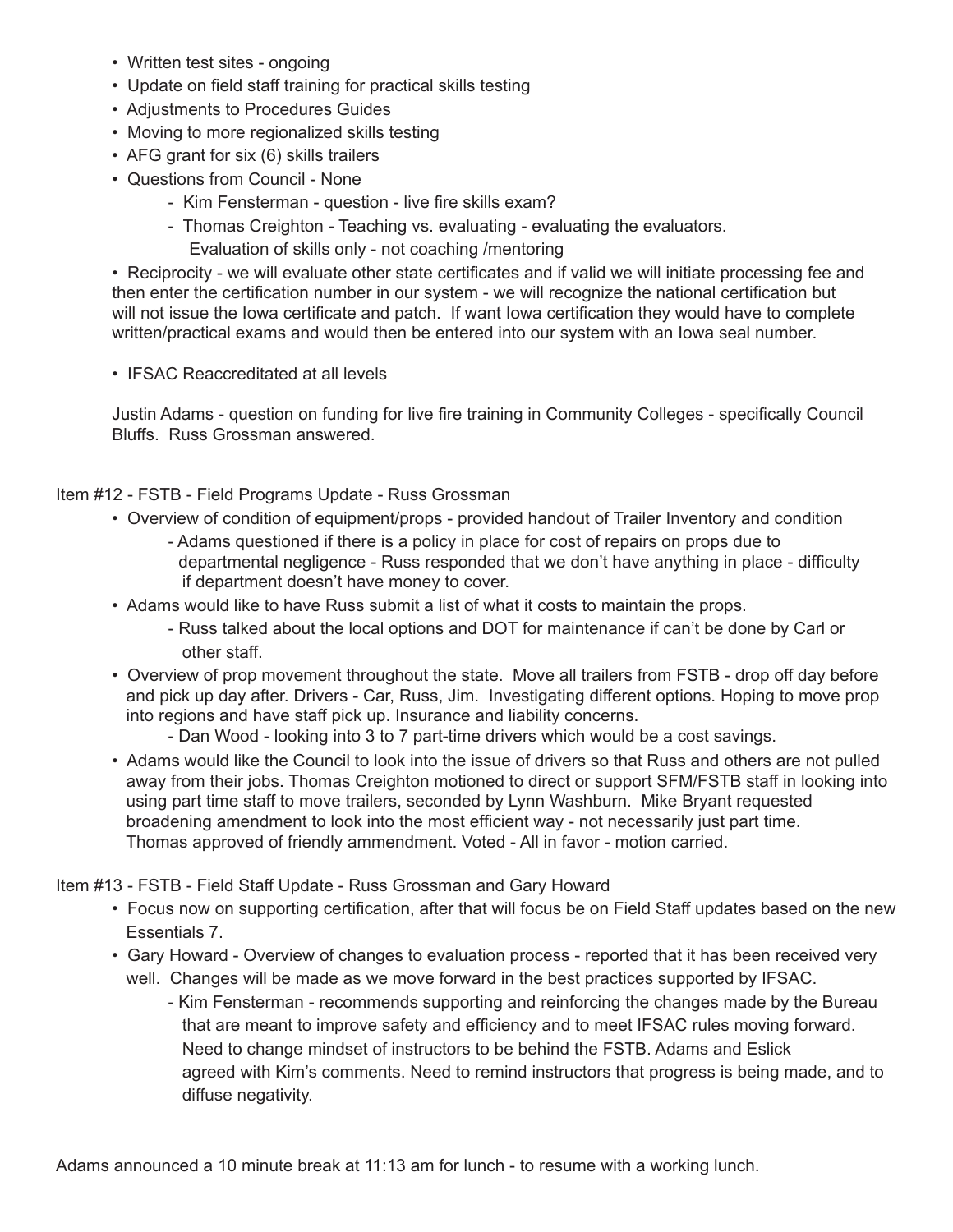Item #14 - Council Seats Update

- Adams called for discussion about vacant Board positions
	- IA Professional Firefighters names have been submitted, just waiting for Governors Office to respond.

## Item #15 - Fee Schedule for FSTB

• Adams reported that he has met with DeJoode outside of Council meetings to discuss changes to the certification fee schedule. 100B requires that the Council work with the FSTB.

## Discussion:

- Creighton suggested evaluation of where funds come from and the process for payment.
- Adams concerned about the outcry if fees increase. Suggests a phase-in period.
- Kling encourage consideration of what other states are charging. Maybe we look at a cheaper way of doing it - recommends research.
- DeJoode commented that he has started looking into the comparables with other states and will continue to inquire about the comps.of surrounding states. Should consider changes to the fees with computer-based testing and an evaluation of the true price of skills testing.
- Bryant talking about a business plan funding is part of that. Fee structure is a work in progress. Every Council member needs to be responsible for a part of the task force on this.
- Adams reiterates the importance of the fee schedule for the FSTB.

Item #16 - By-Laws Committee - Mike Bryant

- Very old By-Laws Council has to follow Iowa State Code. Questioned why we need By-Laws? Do we need them? What things in by-laws that won't be in Code?
- Creighton wondered the same thing what is purpose of by-laws?
- Fensterman wondered if other Councils have by-laws?
- Bryant requests that Dan Wood ask AG to see if we need by-laws since they conflict with 100B.
- Kling believes that he saw somewhere that by-laws are required and will look into it further and report back.

## **NEW BUSINESS**

Item #17 - Revolving Loan Fund Discussion - Adams

- DeJoode last opened March 14 April 29, 2018. The last meeting there was suggestion for language change for possible improvements. Suggested starting over.
- Hagen remembers going back and forth through email, but didn't recall where it was left.
- The current fund amount is at \$393,523.80 as of 4-18-2018.
- Bryant suggests a decision be made
- Creighton made motion to have DeJoode push it out according to rules and take all new applications and start over new process. Request to open up for 6 weeks period of time - May 1 - June 12
- Hagen suggests staying with 6 weeks.
- Adams Motion to take a vote with the friendly amendment of 6 weeks to have FSTB move forward with Revolving Loan Fund process start May 1 - June 12 - all new applications.
- Voted All in favor motion carries.